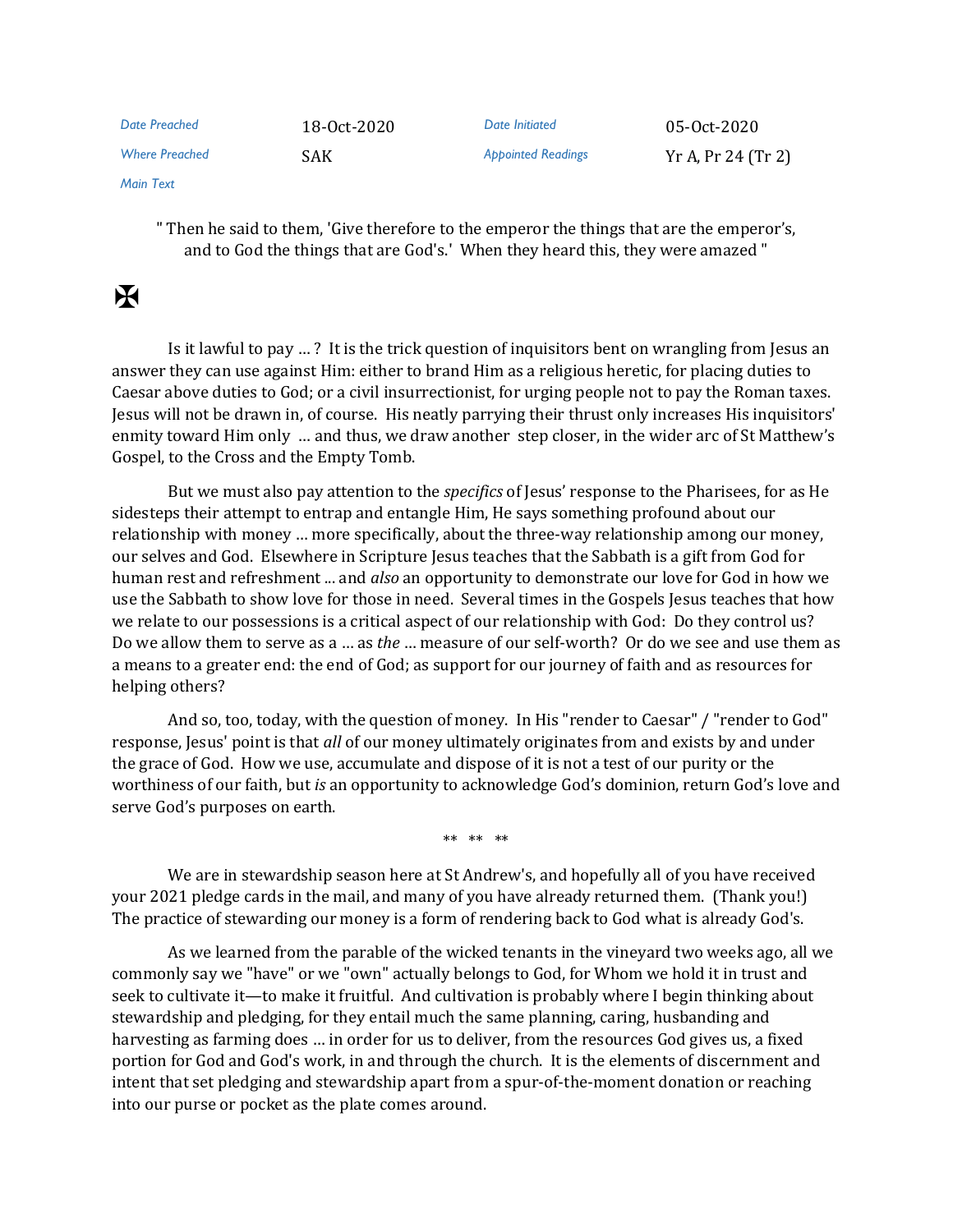But, as always with money, the question comes down to: *how much?* How do I decide how much to give? Is there a norm? Is there a giving level that's right for me, as public radio stations are so fond of saying? Take comfort: I am not going to preach about tithing—literally, giving onetenth to the church … or about any *other* level of giving or way of calculating exactly how much to pledge. That is a matter for each of us to consider through prayer and reflection, in openness to the guidance of the Holy Spirit. But I will briefly trace four different approaches—practical, theological and spiritual—to stewardship … to pledging … that may help place this season and this discipline in a broader Christian perspective.

\*\* \*\* \*\*

The first approach is purely *practical*. There is no denying the fact that a parish like ours is, among many other things, a business, albeit a non-profit one. It has a physical plant to maintain, staff members to pay, lights to keep burning, equipment to repair and a host of other expenses. We could approach pledging merely as a way to help defray St Andrew's operating expenses. There is a certain earthly logic to this, and, to be sure, God *gladly* receives any gifts so given. I'd like to suggest, however, some other approaches that more consciously take into consideration the church's unique identity as the Body of Christ and not just another human enterprise. For the ends our parish serves and the work it carries out are God's and not our own.

A second approach to stewardship is *missional*. For a long time it was common in Christian circles to talk about the mission of the Church (capital *C*). But over the last 20 or 25 years, theologians have come to realize that the *real* author of our mission in this world is not the church or any individuals within it, but God alone. We exist as a body to discern, decide and do what it is *God* is calling us **to,** in this time and this place. And the money we pledge enables this body to answer and carry out God's plan. The distinction between the practical cost-defrayal approach and this missional approach may be subtle, but it is crucial: The practical approach looks primarily toward invoices, balance sheets and bank statements … and sees them as a burden we must bear. In contrast, the missional approach draws our hearts toward the love God lavishes upon this world—saving, caring, comforting—and we *respond* to that love … we join in this mission of God … with our contributions. Missional pledging is helping the work of God get done; meeting the cost of that work is secondary.

\*\* \*\* \*\*

I might, however, suggest two additional approaches to pledging that can carry our decision-making even more deeply into the love and plan of God. One is the ancient idea of *'first fruits':* of dedicating and sacrificing to God the first—and, hence, the best—portion of what God blesses us with. The Israelites had an annual cycle of festivals in which the first produce of various crops and the first-born of various domestic animals were sacrificed to God. The act of giving over to God the first portion of God's bounty expressed the Israelites' awareness that all is, ultimately, from and of God; and it thanked God for God's providence; and it also blessed the balance of the crops and herds that *remained* in their possession. A first-fruits approach to pledging, then, is a two-fold act of worship: When we write our weekly or monthly check to the parish, we consecrate—dedicate to God—the money we are sacrificing to God's use, *and* God blesses the balance that remains for us to use and enjoy.

The final approach to stewardship I'll suggest is a *spiritual* one: the perhaps counterintuitive joy of electing to *have less*. Consciously reducing or regulating our consumption of